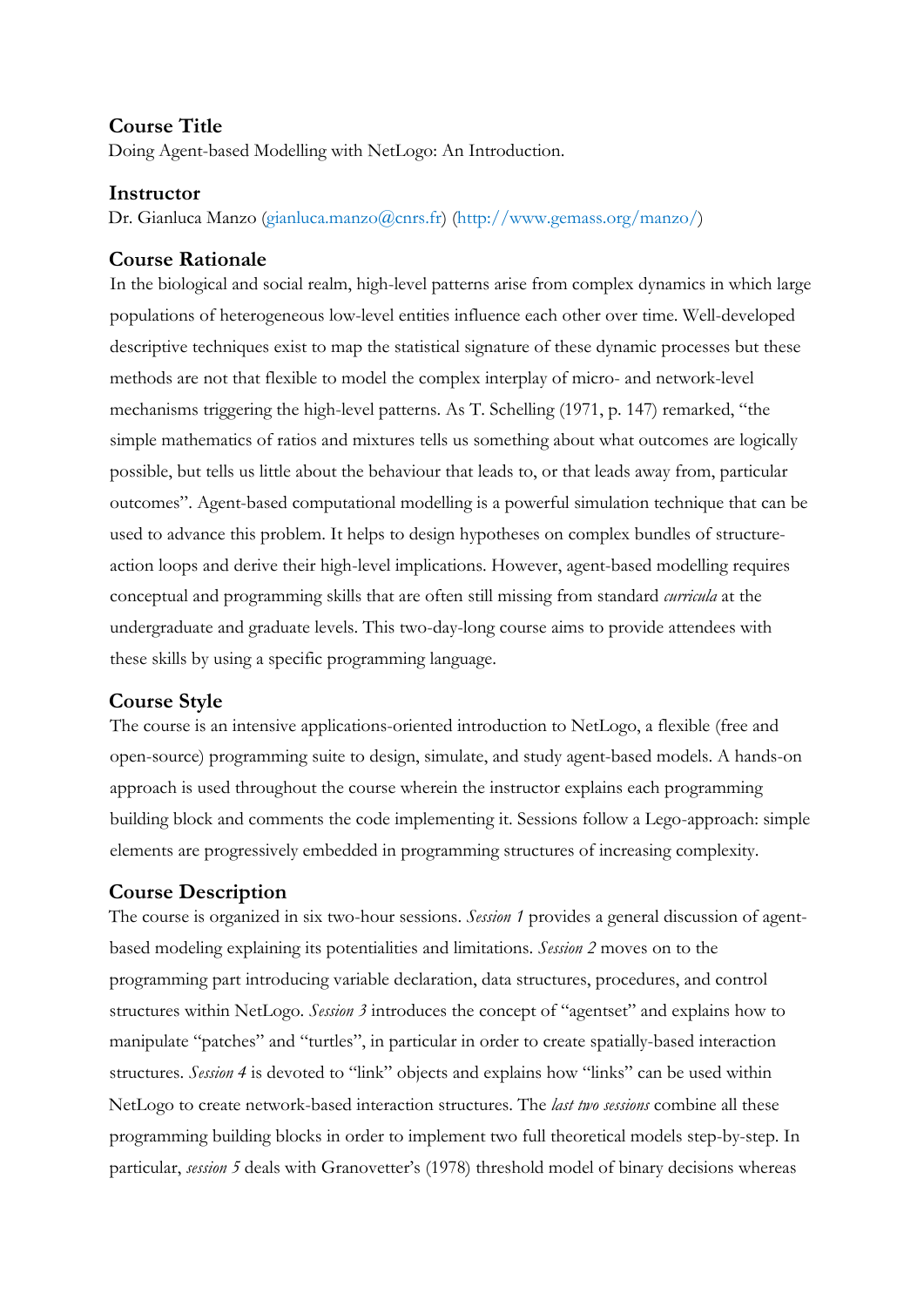*sessions 6* focuses on Skvoretz's (2013) generative model of homophilious networks. The ABM implementation of these two models is then used to illustrate how an agent-based model should be analyzed. In particular, it is shown: a/ how to deal with the model's uncertainty; b/ how to experiment with the model; c/ how to understand the model's behavior; and d/ how to analyze the simulated outcomes.

### **Course Goals**

The course's structure is thought to serve two goals: 1/ to make attendees autonomous in programming and studying their first, theoretically meaningful agent-based model; 2/ to help them to explore the advanced features of NetLogo that are not covered by the course.

### **Requirements**

Familiarity with programming languages like Java,  $C++$ , Python or R makes the class easier but it is not required.

**Software** (to be installed on attendees' laptop) NetLogo 6.0.4 (http://ccl.northwestern.edu/netlogo)

R 3.1.2 (or higher) (http://www.r-project.org/)

### **Course Resources**

At the end of the course, the instructor will provide attendees with: a/ all NetLogo codes commented line by line; b/ the slides covering all the topics discussed during the class; c/

additional readings.

# **Readings –please (at least) glance over them before the class**

*GENERAL*

Manzo G. (2014). The Potential and Limitations of Agent-based Simulation: An Introduction. *Revue française de sociologie*, 55, 4, 653-688

[\(https://www.cairn-int.info/abstract-E\\_RFS\\_554\\_0653--the-potential-and-limitations](https://www.cairn-int.info/abstract-E_RFS_554_0653--the-potential-and-limitations-of.htm)[of.htm](https://www.cairn-int.info/abstract-E_RFS_554_0653--the-potential-and-limitations-of.htm))

De Marchi S., Page S. E (2014). Agent-based models. *Annual Review of Political Science*, 17, 1-20. Granovetter M. (1978). Threshold Models of Collective Behavior. *American Journal of Sociology*, 83, 6, 1420-1443.

Skvoretz J. (2013) Diversity, Integration, and Social Ties: Attraction versus Repulsion as Drivers of Intra- and Intergroup Relations. *American Journal of Sociology*, 119, 2, 486–517.

### *ON NETLOGO*

Railsback S. F., Grimm V. (2011). *Agent-based and Individual-Based Modeling: A Practical Introduction*. Princeton, Princeton University Press (constant updates at [http://www.railsback-grimm-abm](http://www.railsback-grimm-abm-book.com/)[book.com/\)](http://www.railsback-grimm-abm-book.com/).

Wilenski U., Rand W. (2015). *An Introduction to Agent-based Modelling. Modelling Natural, Social, and Engineered Complex Systems with NetLogo*. MIT Press.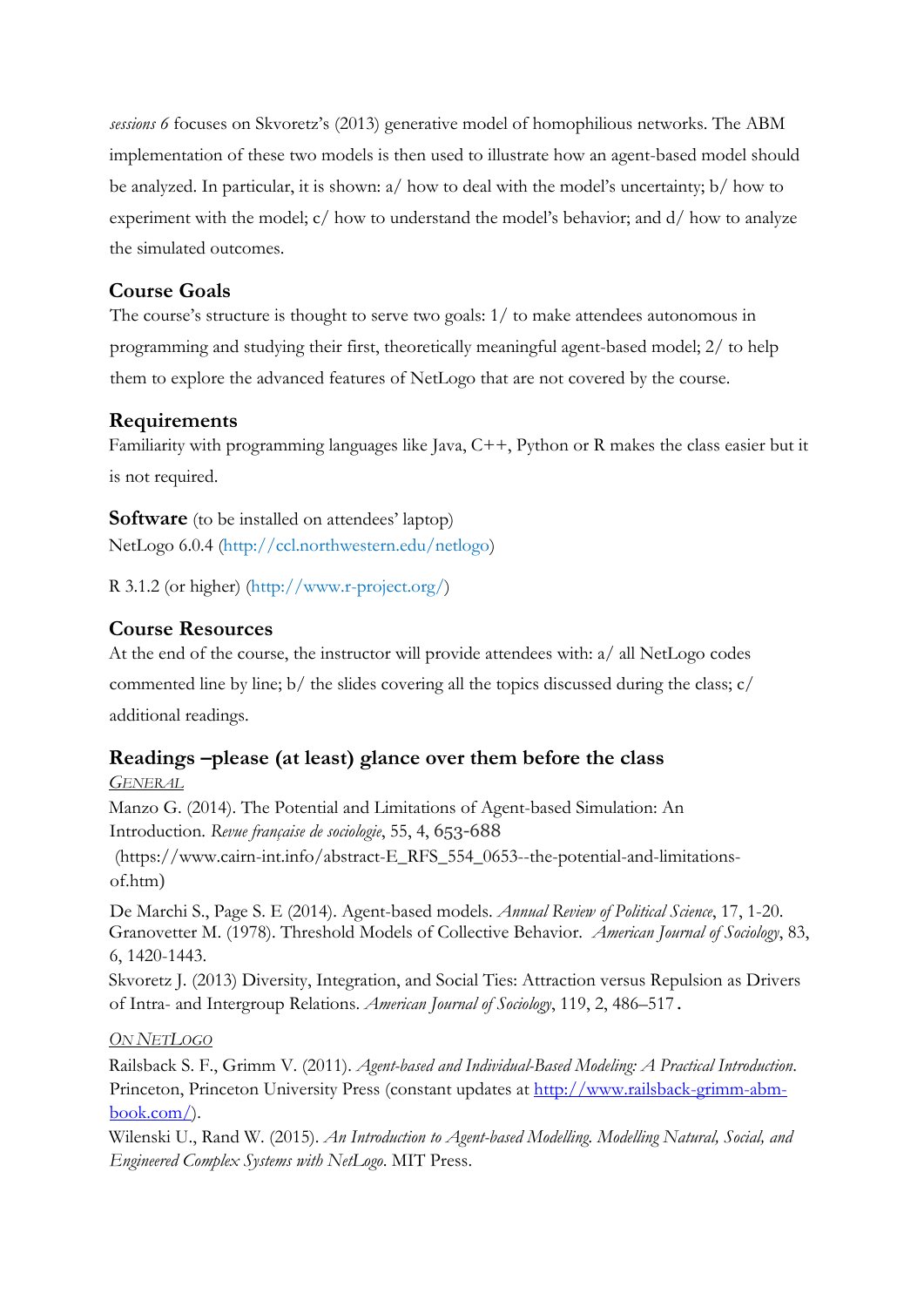### **Additional Readings –Link between mechanism-based thinking and ABMs**

Cederman L.-E. (2005). Computational Models of Social Forms: Advancing Generative Process Theory. *American Journal of Sociology*, *110*, 4, p. 864-893.

Manzo G. (2007) Variables, mechanisms, and simulations: can the three methods be synthesized? A critical analysis of the literature. *Revue Française de Sociologie*, 48 (Supplement: *An Annual English Selection*), 35-71.

Manzo G. (2014). Data, Generative Models, and Mechanisms: More on the Principles of Analytical Sociology. In G. Manzo (ed.), *Analytical Sociology: Actions and Networks*, Chichester, Wiley, ch.1, 4-52.

### **Additional Readings –Advanced (but general) introductions to ABMs**

Axtell R., (2000). Why Agents? On the Varied Motivations for Agent Computing in the Social Sciences. The Brookings Institution, Center on Social and Economic Dynamics, *Working Paper No. 17*.

Macal, C. M. & North, M.J. (2010). Tutorial on agent-based modelling and simulation, *Journal of Simulation*, 4, 151–162

Helbing, D. & Balietti, S. (2012). Agent-based Modeling, in Helbing D. Social-Self-Organization. Agent-based Simulations and Experiments to Study Emergent Social Behavior', Springer Grimm V. et alii (2010). The ODD Protocol: A Review and First Update. *Ecological Modelling*, 221, p. 2760-2768.

Müller B. *et alii (* 2014). Standardised and Transparent Model Descriptions for Agent-Based Models: Current Status and Prospects, *Environmental Modelling & Software*, 55, p. 156-163. Miller J. H., Page S. E. (2007) *Complex Adaptive Systems: An Introduction to Computational Models of Social Life*, Princeton, Princeton University Press.

### **Additional Readings – Book-length founding contributions**

Epstein, J. M. and Axtell, R. (1996). Growing Artificial Societies. Social Science from the Bottom Up. Cambridge, MA: MIT press.

Axelrod, R. (1997). The Complexity of Cooperation: Agent-Based Models of Competition and Collaboration. Princeton University Press.

Epstein, J. (2006). Generative Social Science: Studies in Agent-Based Computational Modeling. Princeton University Press.

### **Additional Readings – Pleas from a variety of disciplines**

Auchincloss A. H., Roux A. V. D. (2008). A New Tool for Epidemiology: The Usefulness of Dynamic-Agent Models in Understanding Place Effects on Health. *American Journal of Epidemiology*, 168, 1, 1-8.

Birks D., Townsley M., Stewart A. (2012). Generative Explanations of Crime: Using Simulation to Test Criminological Theory. *Criminology*, 50, 1, 221-254.

Billari F. C., Prskawetz A. (eds.) (2003) *Agent-Based Computational Demography: Using Simulation to Improve our Understanding of Demographic Behaviour*, New York (NY),

Heildelberg, Physica Verlag

Farmer J. D., Foley D. (2009). The Economy Needs Agent-Based Modelling. *Nature*, 460, 685- 686.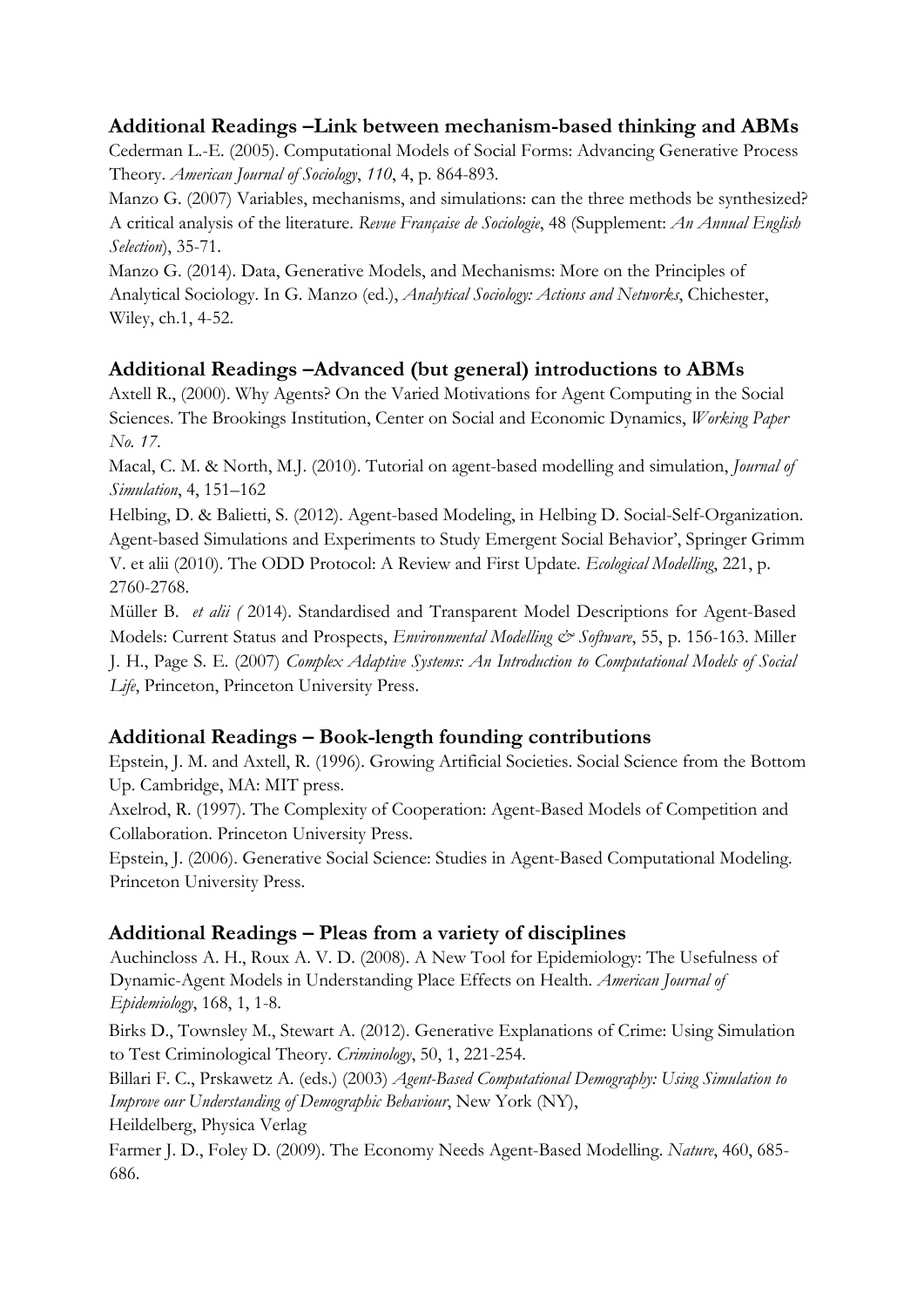Fioretti G. (2013) Agent-Based Simulation Models in Organization Science.

*Organizational Research Methods*, 16, 2, 227-242.

Grimm V. *et al.* (2005). Pattern-Oriented Modeling of Agent-Based Complex Systems: Lessons from Ecology. *Science* 310, 987

O'Sullivan D. (2008). Geographical Information Science: Agent-Based Models. *Progress in Human Geography*, *32*, 2, 541-550.

Smith E. R., Conrey F. R. (2007). Agent-Based Modeling: A New Approach for Theory Building in Social Psychology. *Personality and Social Psychology Review*, 11, 1, 87-104.

Wurzer G., Kowarik K., Reschreiter H. (2015). *Agent-based Modeling and Simulation in Archaeology*, Springer.

## **Additional Readings – Specialized contributions on Netlogo**

Tisue, S. and Wilensky, U. (2004), NetLogo: Design and implementation of a multi-agent modeling environment (http://ccl.northwestern.edu/papers/).

Railsback S., Lytinen S. L., Jackson S. K.. (2006). Agent-based Simulation Platforms: Review and Development Recommendations. *Simulation, 82*, 9, 609-623.

Lytinen S. L., Railsback S. F. (2012). The Evolution of Agent-based Simulation Platforms: A

Review of NetLogo 5.0 and ReLogo (http://www.swarm.org/index.php/Software\_Reviews) Thiele J. C., Grimm V. (2010). NetLogo meets R: Linking agent-based models with a toolbox for their analysis, *Environmental Modelling & Software,* 25, 972-974.

Thiele J. C., Kurth W., Grimm V. (2012), Agent-Based Modelling: Tools for Linking NetLogo And R, *Journal of Artificial Societies and Social Simulation,* 15 (3) 8.

Thiele J. C., Kurth W., Grimm, V. (2014) Facilitating Parameter Estimation and Sensitivity Analysis of Agent-based models: A Cookbook Using NetLogo and R, *Journal of Artificial Societies and Social Simulation,* 17, 3, 11.

Railsback, S. F., D. Ayllón, U. Berger, V. Grimm, S. L. Lytinen, C. J. R. Sheppard, and J. C. Thiele. 2017. Improving execution speed of models implemented in NetLogo. *Journal of Artificial Societies and Social Simulation*, 20 (1)3.

## **Additional Readings –Examples of ABM applications**

*THEORY-ORIENTED ABMS*

### **–***Overviews*

Mcay M. W., Willer R. (2002). From Factors to Actors: Computational Sociology and Agent-Based Modeling. *Annual Review of Sociology*, 28, 143-166.

**–***Pioneering examples*  Schelling T. (1971). Dynamic Models of Segregation ». *Journal of Mathematical Sociology*, 1

**–***More recent examples* 

Miller, J. H. and Page, S. E. (2004). The Standing Ovation Problem. *Complexity*, 9(5):8–16. Centola D., Willer R., Macy M. (2005) The Emperor's Dilemma: A Computational Model of Self Enforcing Norms, *American Journal of Sociology,* 110, 4, 1009–40.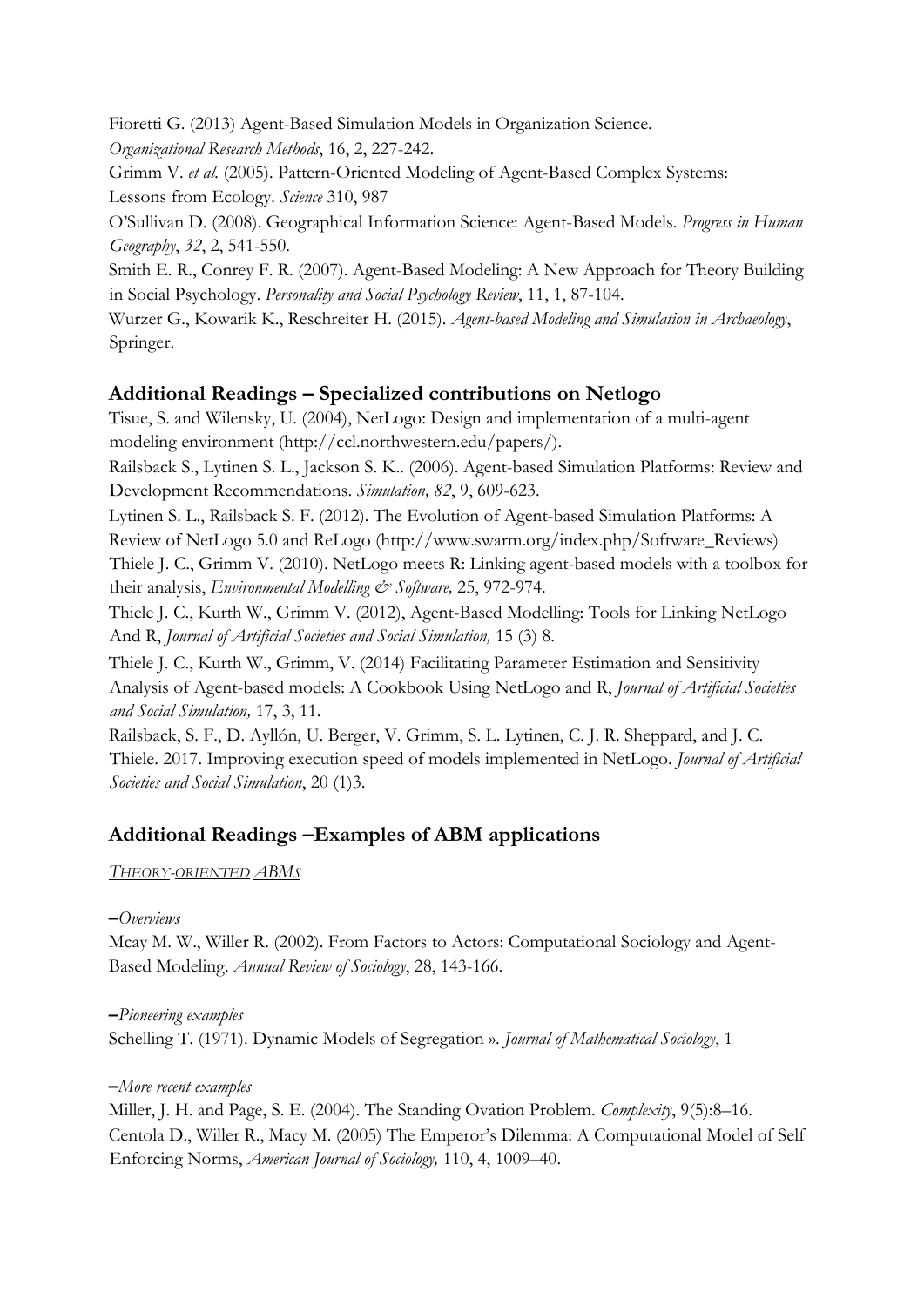Deffuant G., Huet S., Amblard F. (2005) An Individual-Based Model of Innovation Diffusion Mixing Social Value and Individual Benefit, *American Journal of Sociology,* 110, 4, 1041–69 Manzo G. (2011). Relative Deprivation *in Silico*: Agent-based Models and Causality in Analytical Sociology. in P. Demeulenaere (ed.), *Analytical Sociology and Social Mechanisms*, Cambridge, Cambridge University Press, ch. 13, 266-308.

Manzo G., Baldassarri D. (2015). Heuristics, Interactions, and Status Hierarchies: An Agent-Based Model of Deference Exchange. Sociological Methods & Research, 44, 2, pp. 329-387.

#### *EMPIRICALLY-ORIENTED ABMS*

#### **–***General Pleas/Discussions*

Cointet Jean-Philippe, Roth Camille (2007) How Realistic Should Knowledge Diffusion Models Be? *Journal of Artificial Societies and Social Simulation*, 10, 3, 5.

Fagiolo, G., Moneta, A., and Windrum, P. (2007). A Critical Guide to Empirical Validation of Agent-Based Models in Economics: Methodologies, Procedures, and Open Problems. Computational Economics, 30:195–226.

Smith, J. A., & Burow, J. (2018). Using ego network data to inform agent-based models of diffusion. Sociological Methods & Research, 1–46. https://doi.org/10.1177/0049124118769100. Pawel Sobkowicz (2009) Modelling Opinion Formation with Physics Tools: Call for Closer Link with Reality. *Journal of Artificial Societies and Social Simulation*, 12, 1, 11.

#### **–***Pioneering examples*

Hägerstrand T. (1965). A Montecarlo Approach to Diffusion. *European Journal of Sociology*, 6, 1, p. 43-67.

#### **–***Input-level Empirical/experimental Calibration*

Bruch E., Mare R. D. (2006). Neighborhood Choice and Neighborhood Change. *American Journal of Sociology*, 112, 3, 667-709.

DiMaggio P., Garip F. (2011) How network externalities can exacerbate intergroup inequality. *American Journal of Sociology*, 116, 6, 1887–1933.

Wunder M., Suri S., Watts D. J. (2013) Empirical Agent Based Models of Cooperation in Public Goods Games, EC '13 Proceedings of the fourteenth ACM conference on Electronic commerce, ACM New York, NY, USA, 891-908

### **–***Output-level Empirical Validation*

Todd P. M., Billari F. C., Simao J. (2005). Aggregate Age-atmarriage Patterns From Individual Mate-search Heuristics. *Demography*, 42, 5559-74.

Gonzalez-Bailon S., Murphy T. E. (2013). Social Interactions and Long-Term Fertility Dynamics. A Simulation Experiment in the Context of the French Fertility Decline. *Population Studies*, 67, 2, 135-155.

Manzo G. (2013). Educational Choices and Social Interactions: A Formal Model and a Computational Test. *Comparative Social Research*, 30, 47-100.